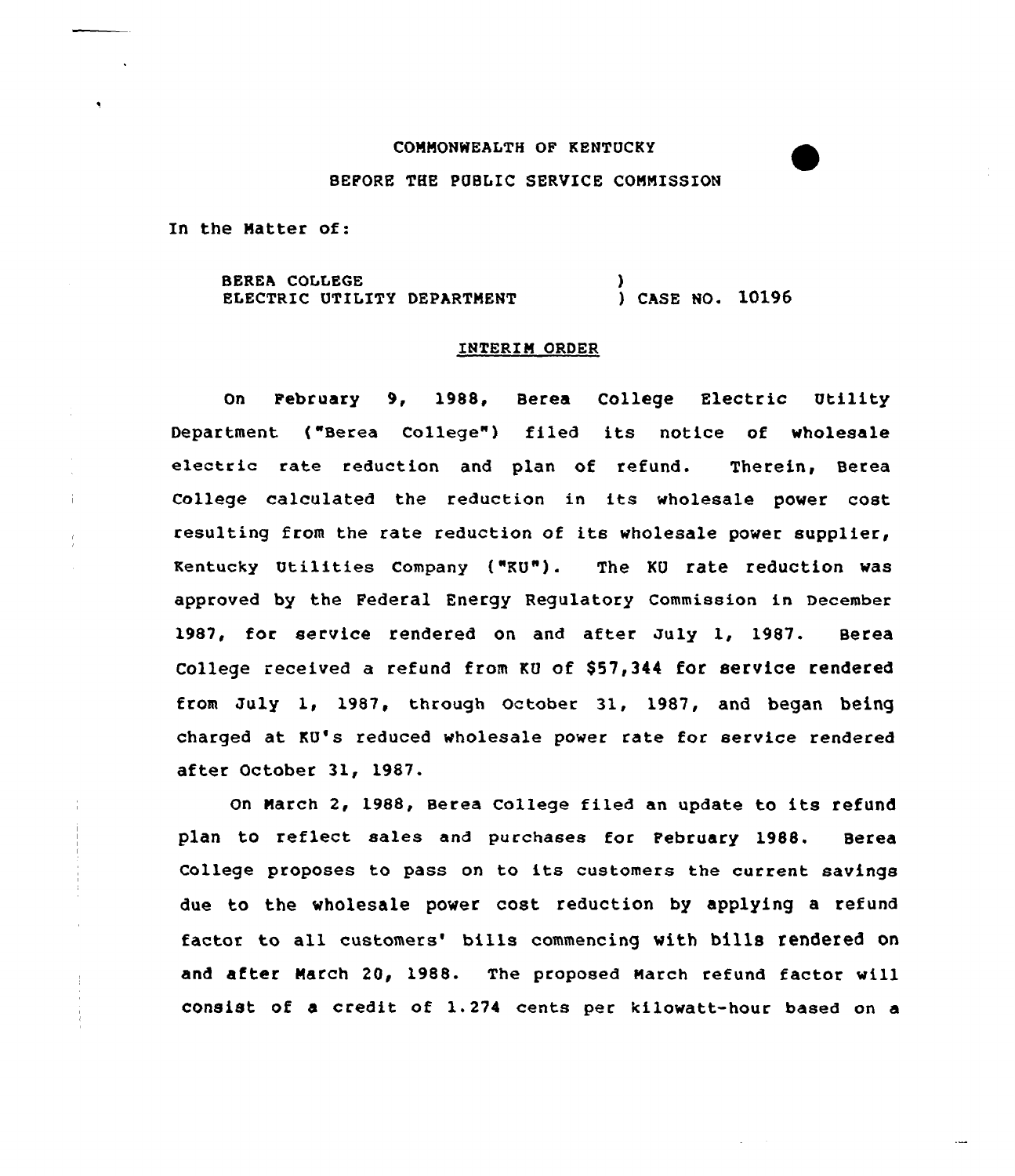cumulative power cost reduction of \$98,157 far service rendered from July 1, 1987, through January 31, 1988. Berea College proposes to calculate a new refund factor for each month after March 1988, to reflect its additional monthly power cost savings as bills are received from KU, such refunds to continue until the full power cost reduction is reflected in Berea College' permanent rates.

Berea College proposes to reflect the wholesale power cast reduction in its permanent rates when <sup>a</sup> final Order is issued in Case No. 10066, An Adjustment of Rates of Berea College Electric Utility. While some consideration has been given to requiring an immediate reduction of rates, the Commission, noting the potential for custamer confusion and misunderstanding, accepts Berea college's propasal and finds that it should be approved. The Commission vill issue a final Order in this case at the time a final Order is issued in Case No. 10066.

## FINDINGS AND ORDERS

The Commission, based on the evidence af record and being advised, is of the opinion and finds that:

1. Berea College's proposed refund plan is reasonable and is in the best interest of Berea College's customers and, therefore, should be approved.

2. The Commission has both a desire and an obligation to keep itself apprised of the progress and results of Berea College's refund plan.

3. The best means by which the Commission can monitor the refund plan is to require that Berea College file the calculation

 $-2-$